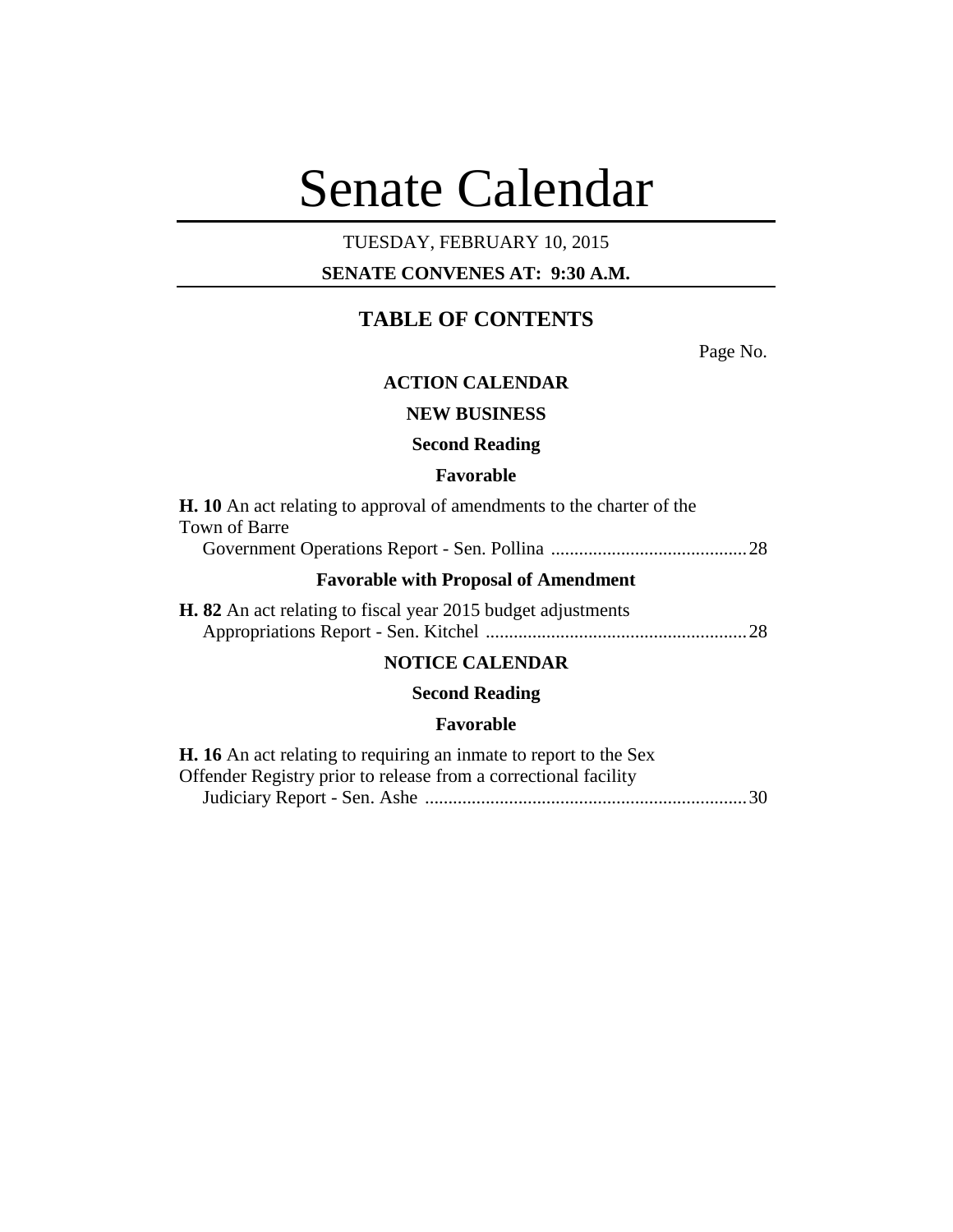#### **ORDERS OF THE DAY**

## **ACTION CALENDAR**

## **NEW BUSINESS**

#### **Second Reading**

#### **Favorable**

#### **H. 10.**

An act relating to approval of amendments to the charter of the Town of Barre.

**Reported favorably by Senator Pollina for the Committee on Government Operations.**

(Committee vote: 5-0-0)

(No House amendments)

#### **Favorable with Proposal of Amendment**

#### **H. 82.**

An act relating to fiscal year 2015 budget adjustments.

#### **Reported favorably with recommendation of proposal of amendment by Senator Kitchel for the Committee on Appropriations.**

The Committee recommends that the Senate propose to the House to amend the bill as follows:

First: By inserting two new sections to be numbered Secs. 42a and 42b to read as follows:

Sec. 42a. 2014 Acts and Resolves No. 179, Sec. B.605 is amended to read:

Sec. B.605 Vermont student assistance corporation

| 19,511,587<br><del>19,511,514</del> |
|-------------------------------------|
| 19,511,587<br>19,511,514            |
|                                     |
| 19,511,587<br>19,511,514            |
| 19,511,587<br><del>19,511,514</del> |
|                                     |

Sec. 42b. 2104 Acts and Resolves No. 179, Sec. B.608 is amended to read:

Sec. B.608 Total higher education

| Source of funds        |              |              |
|------------------------|--------------|--------------|
| General fund           | 84, 791, 486 | 84,791,559   |
| Global Commitment fund | 4,455,678    | 4,455,678    |
| Total                  | 89, 247, 164 | 89, 247, 237 |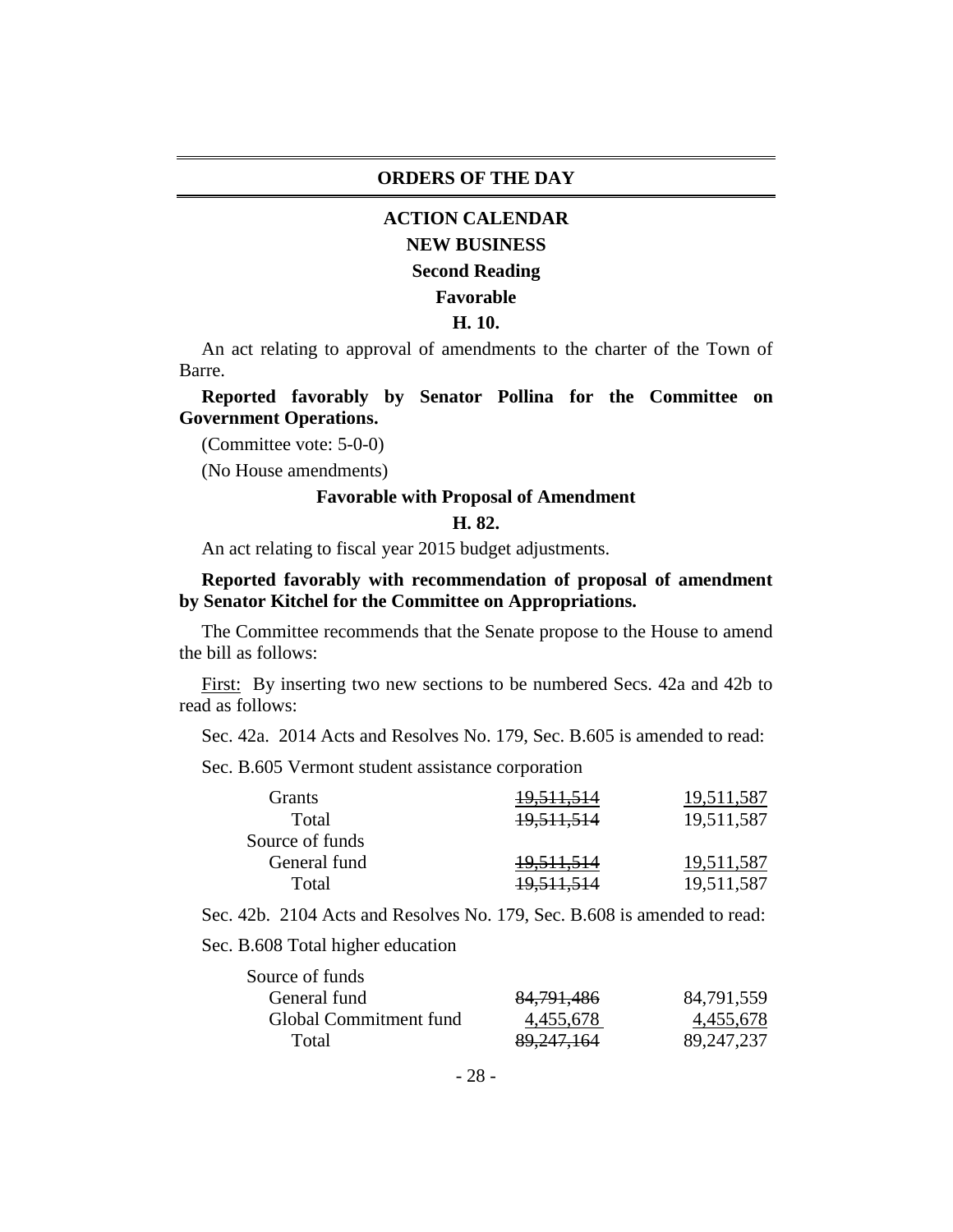Second: By inserting a new section to be numbered Sec. 56a to read as follows:

Sec. 56a. 2014 Acts and Resolves No. 179, Sec. B.911 is amended to read:

Sec. B.911 Transportation - town highway structures

| Grants                     | 6,333,500            | 3,833,500 |
|----------------------------|----------------------|-----------|
| Total                      | 6,333,500            | 3,833,500 |
| Source of funds            |                      |           |
| <b>Transportation fund</b> | 6,333,500            | 3,833,500 |
| Total                      | <del>6,333,500</del> | 3,833,500 |

and by striking out Sec. 58 in its entirety and inserting in lieu thereof a new Sec. 58 to read as follows:

Sec. 58. 2014 Acts and Resolves No. 179, Sec. B.922 is amended to read:

Sec. B.922 Total transportation

| Source of funds             |                        |             |
|-----------------------------|------------------------|-------------|
| <b>Transportation fund</b>  | 229,903,089            | 227,403,089 |
| TIB fund                    | 19,895,087             | 19,395,087  |
| Special funds               | 3,630,222              | 3,630,222   |
| Federal funds               | 407, 147, 672          | 405,897,672 |
| Internal service funds      | 20,200,226             | 19,452,400  |
| Interdepartmental transfers | 2,395,041              | 2,395,041   |
| Local match                 | 2,592,411              | 2,592,411   |
| Total                       | <del>685,763,748</del> | 680,765,922 |

and in Sec.  $61(a)$ , by inserting a new subdivision  $(4)$  to read as follows:

(4) The following amounts shall be transferred to the Transportation Infrastructure Bond Fund from the Transportation Fund: 2,500,000.00

(Committee vote: 7-0-0)

(For House amendments, see House Journal for January 29, 2015, page 89 and January 30, 2015, page 96.)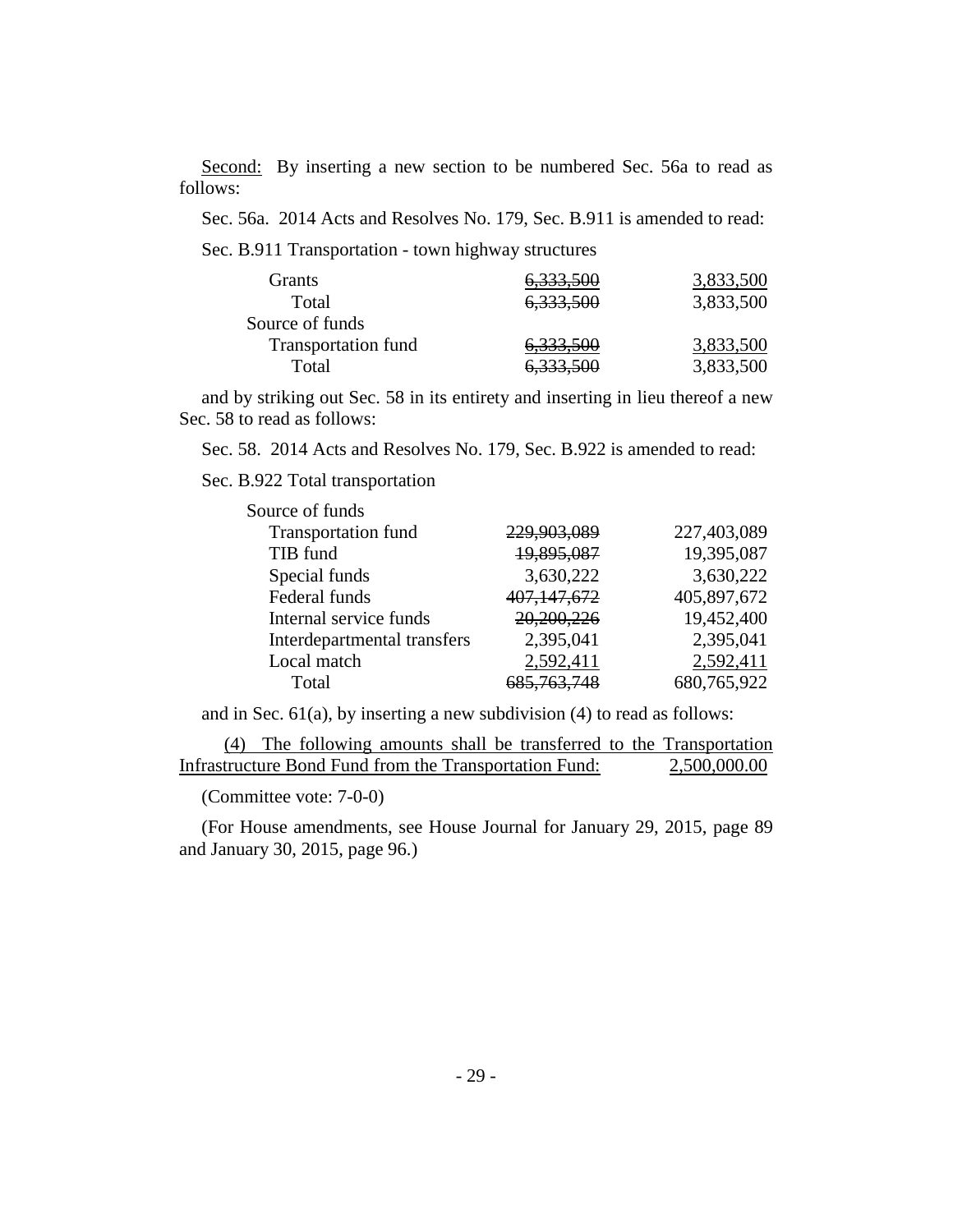#### **NOTICE CALENDAR**

#### **Second Reading**

#### **Favorable**

#### **H. 16.**

An act relating to requiring an inmate to report to the Sex Offender Registry prior to release from a correctional facility.

#### **Reported favorably by Senator Ashe for the Committee on Judiciary.**

(Committee vote: 5-0-0)

(No House amendments)

#### **CONFIRMATIONS**

The following appointments will be considered by the Senate, as a group, under suspension of the Rules, as moved by the President *pro tempore,* for confirmation together and without debate, by consent thereby given by the Senate. However, upon request of any senator, any appointment may be singled out and acted upon separately by the Senate, with consideration given to the report of the Committee to which the appointment was referred, and with full debate; and further, all appointments for the positions of Secretaries of Agencies, Commissioners of Departments, Judges, Magistrates, and members of the Public Service Board shall be fully and separately acted upon.

Sue Minter of Waterbury – Secretary, Agency of Transportation – By Sen. Westman for the Committee on Transportation. (2/3/15)

#### **PUBLIC HEARINGS**

**Tuesday, February 10, 2015** – House Chambers – 5:30 P.M. – 8:00 P.M. – Re: S. 31 Firearms; criminal background checks - Senate Committees on Judiciary and Health and Welfare.

**Wednesday, February 18, 2015** – Room 11 - 7:00 P.M. – 8:00 P.M. - Joint Committee on Judicial Retention – Re: Retention of Superior Court Judges Brian J. Grearson, Mary Miles Teachout and Howard E. VanBenthuysen and Magistrates Mary Gleason Harlow and Christine A. Hoyt. Members of the public interested in testifying may sign up 30 minutes prior to the hearing, with 5 minutes allowed per person for testimony.